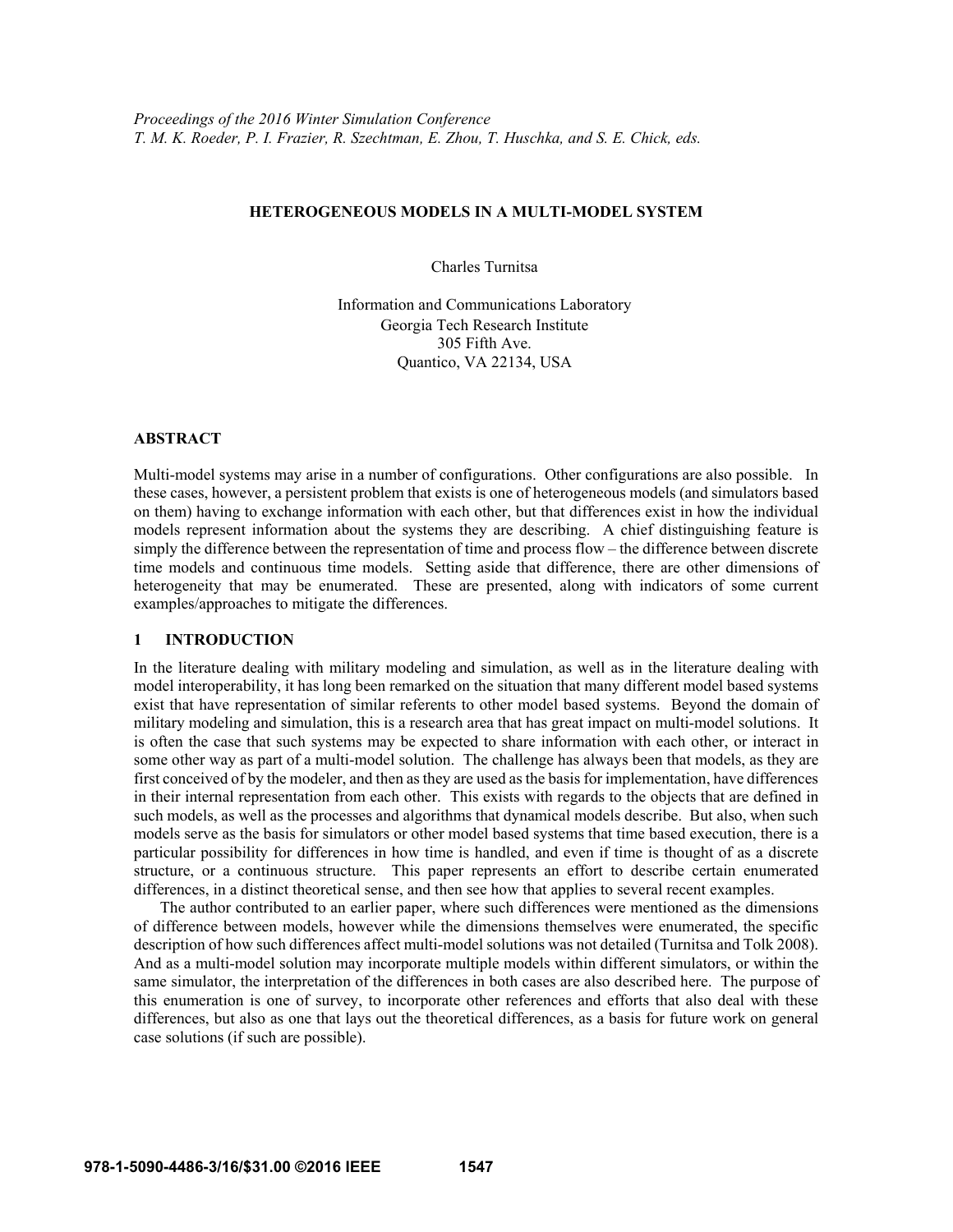#### **2 MODEL COMPOSITION**

In order to discuss heterogeneous models, comparison of the models and their composition may be required, in order to describe specific differences. One rational method for describing models is to capture an enumeration of the set of all components that make up a model – treating a model as a set of constituent components. In such a way, specific claims can be made when making the comparison of two models.

#### **2.1 Model Components**

The suggestion that a model can be described by enumerating its constituent components is based on the proposal that such components can be known about a model, and that a model's identity is capably described by such an enumeration, that it can be compared to other models.

The first proposal – that the components of a model can be known – is somewhat inherent in the practice of modeling. A language to describe such components can be thought of as a meta model, in the language of Henderson-Sellers (2012), which offers the definition that a meta model is itself an abstraction, used to describe models, with the specificity of a defined language. It should be relied on a language that offers up a definition of types, rather than more general instances, and it should provide enough definition that any models described, can be fully defined. An example given by Seidewitz (2003) is that the UML specification, for instance, is a meta model that describes, by defining types, all of the constituent components that make up any specific UML model.

The second proposal – that a model's identity is capably described by such an enumeration, is suggested by and accepted within the work on model composability and efforts to use a variety of different types of models to compare and describe interacting models. In the area of composability, the various strata found within the levels of conceptual interoperability model (LCIM) are predicated on, and have been shown to be useful, in modeling models well enough such that analytical (descriptive) and synthetic (predictive) findings about models, and their interoperability, can be made. The LCIM was first introduced by Tolk and Muguira (2003), but was subsequently expanded by Turnitsa (2005). Implications of how the LCIM can describe other models, and its strength in doing so can be found in Tolk, Turnitsa and Diallo (2008). Modeling the comparative meaning of models, however, is also an undertaking that is accepted within the literature. This can be seen in Yilmaz and Paspuleti (2005) and also in the literature on using ontologies to describe and define models, such as the work by Guizzardi and Wagner (2010) to describe discrete event simulation languages, with an ontological model.

#### **2.1.1 OPR**

The method used here, to describe the components of models for comparison purposes, will be the object, process, relation (OPR) method. Other methods would be possible, but OPR is used here because of the familiarity of the author, who first derived it for Turnitsa (2012). It has since been described as a method to describe conceptual models (Tolk and Turnitsa 2012) and also explored as the means for representing characteristics of process within models (Turnitsa and Tolk 2013). Alternate formal methods that could also be used, with equal representative strength include the set of theoretical statements describing how set theory could be applied to the modeling of constituent objects within a model (equations 2.1 through 2.16), and the definition of processes or functions (equations 2.17 through 2.22), and finally the definition of relations or relationships (equations 2.23 through 2.52) in Henderson-Sellers (2012). Equally, situation theory could be relied on (Devlin 2006), with its defined methods of describing a situation that might appear in a discrete sequence, or a continuous sequence, through the use of formally defined components (temporal reference, spatial reference, situation, infon, parameter). However, here OPR will be relied on, again, because of familiarity.

OPR is a method for describing the constituent components of a model by treating, as a set, the enumerated objects and process that make up that model, and also determining their ordering by describing the relations between those other components. It uses types in order to capture the characteristics of instances within the models, but does not attempt to describe the comparative relationship between such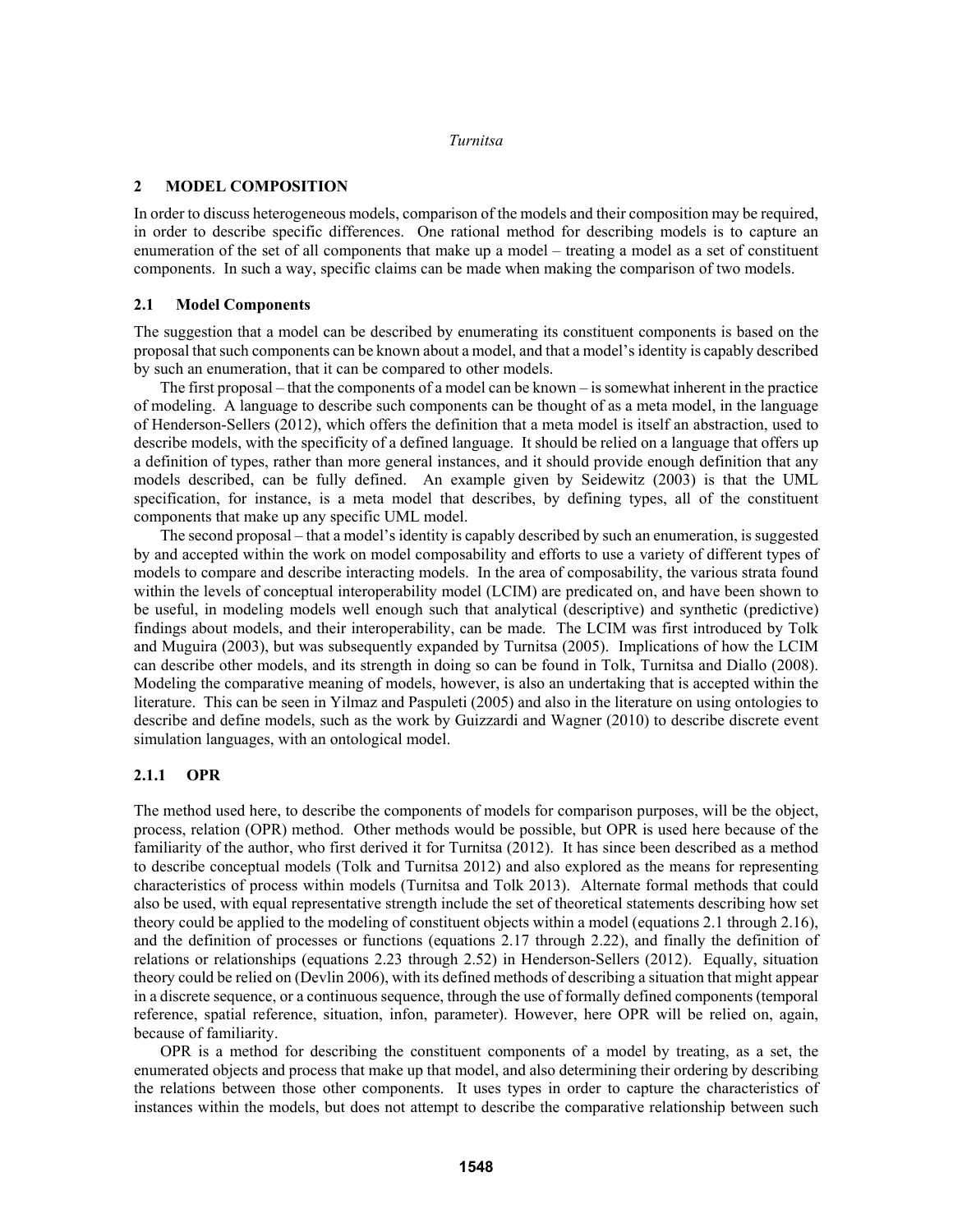defined instances between two models. As such, an OPR description of one model would be necessary to compare it to an OPR description of another model. Then the differences between the two models would be possible. A further limitation of the OPR method is that it does not evaluate or describe the particular presentation of a model. It is instead focused on description of the knowledge that the model is trying to convey through the presentation, not the presentation itself.

As mentioned, OPR has been defined and described to prior meetings of the Winter Simulation Conference, but a brief review is presented here for the convenience of the reader. The three types of components describe below all have further definition by being associated with defining qualities. Thus, within a particular model there may be objects (one of the component types), and each individual *object* will be further defined within that model by *attributes*. Likewise with processes, each instance of a *process* would be defined by a set of *characteristics*. Finally, each model is likely to have one or more defined *relations*, and each would be defined by a set of *rules*.

- **Objects** are any components (declared or implied) that have a stable, continued existence until operated on by a process. They are the things that can be observed independently within the Model, with identity separate from all other components. Giving them definition, however, are their attributes. These give the objects their qualitative and quantitative distinction from other objects.
- **Processes** are the components of a model that describe any change that the model might imply. What is being changed is not limited (it is typically an object, but could equally be another process or a relation). The defining qualities of processes, as they are definable by the OPR method, are referred to as characteristics. These define the process by illustrating what is being changed, and the definition of when and how that change takes place (for instance, is an entire object changed, or just one or more of its attributes). A treatment of how processes are defined, along with their characteristics, has been presented to the Winter Simulation Conference community previously (Turnitsa and Tolk 2013).
- **Relations** are the means for associating together the constituent components of a model. This is to allow objects to be associated with each other, or with processes, or process with each other. Relations, of course, can also describe associations of other relations. The defining qualities of each relation are known as the rules of that relation, and give it definition (such as when the relationship actual rather than potential, and so forth).

It has been shown that as a metamodeling technique, OPR is capable of exhibiting information about a wide variety of different modeling languages, and the models that they describe.

### **2.1.2 Topology**

The interaction of the components of a model, when described using OPR, describe any categorical or semantic groupings within a model. While such a situation might be clear from the graphical presentation of a particular model, the use of OPR with the specific representation of associations through defining the relation component makes it possible to compare such groupings between models of different types. There are several reasons why knowing about such groupings may be valuable to understanding what a model is representing. Some of these reasons include (1) A process (which might be an algorithm, activity, function, or other method describing how change occurs within the model) will have as it's modeled effect not only one attribute of one object, but potentially many attributes in a categorical grouping.. Similarly, many attributes of many objects (or whole objects) may be affected with a single modeled operation of the process; and (2) associative relations can be used to group together several sequential processes, that may be useful to model separate, but which often function together as a group.

This associative grouping, visually apparent in a graphical model, is described in OPR by the technique of explicitly defining the relation component. Within a graphical model, the differences between different models that have different topologies (different associative structure of otherwise similar objects and processes), is again apparent visually, but when using a formal model description, such as OPR (or other formal techniques), those associations, and the resulting topology, become components of potential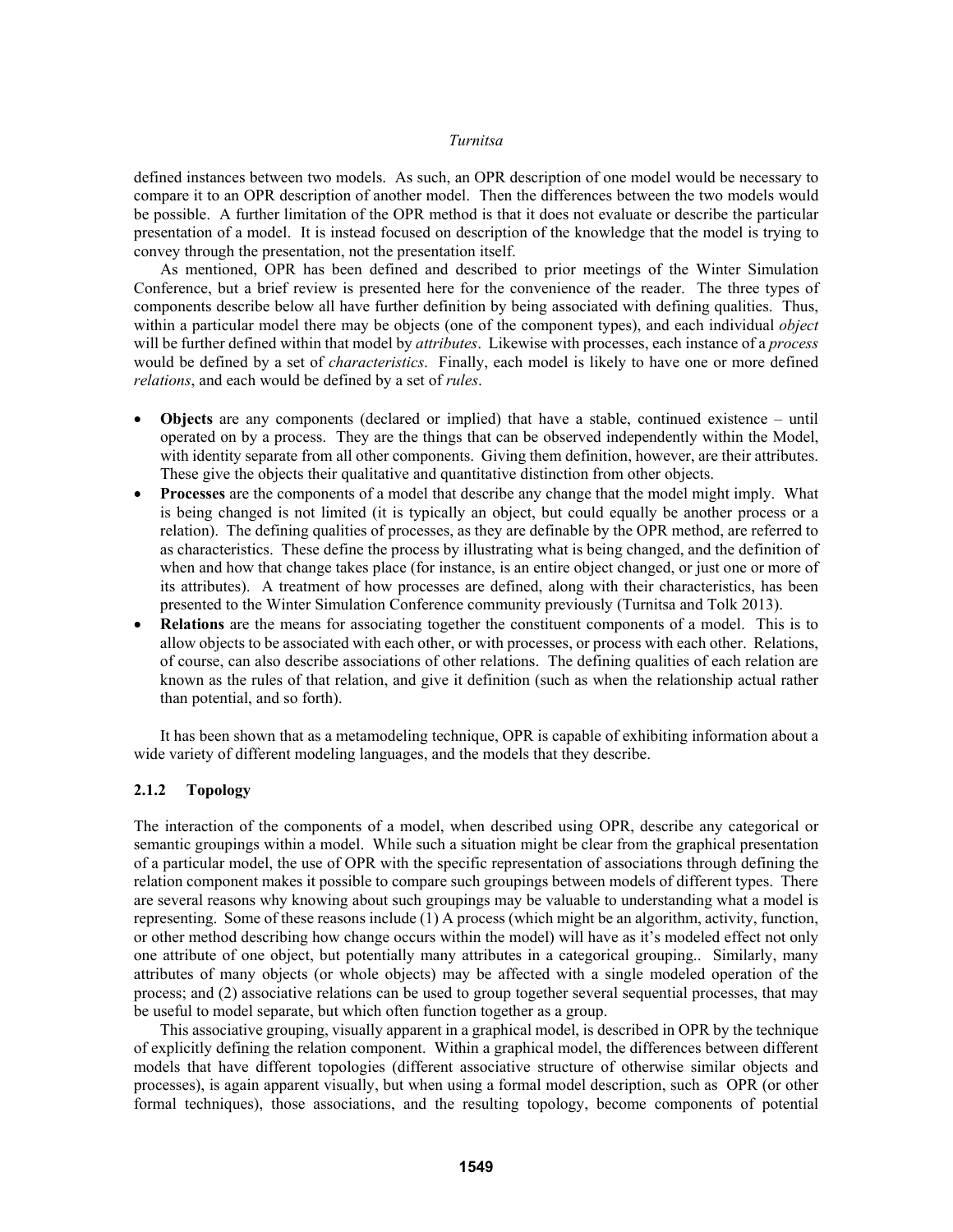difference, as much as differences in the structure of objects and/or processes is a part of the measurable difference between models. This is described here, because it is a basis for the dimensions of difference described below.

### **2.1.3 Notable Characteristic - Time**

As mentioned in the introduction, one of the first types of differences remarked on in different models has to do with differences in how time is handled, especially for the modeling of processes. This could include using discrete structures in a time model, where processes are represented by time discretized type presentation, of approximations of a processed change at discrete time intervals (some referents readily are very appropriate for this type of modeling, as discrete event situations, where identifiable states are very distinct and discrete from each other). Other modeling techniques take an approach that is closer to performing a differential equation type solution, where the changes resulting from modeled processes are presented as a formulaic change, that continuously takes place over time. Automata are configured to apply a number of different techniques to make this continuous type modeling as smooth as possible, using approximations such as a Runge-Kutta method, where values that result at some point along the continuous timeline are calculated using approximation and interpolation resulting from differential representation.

In a hybrid model that may include both of these situations, it is the case that two different models exist the discrete model, describing the portion of the simulation that are described by discrete time structures, and the continuous model, describing the portion of the simulation that are described by continuous time structures. In this case, although the differences between the two modeling approaches are solved within the hybrid model, when this type of situation is presented in a multi-model situation, then deriving a solution of how interaction with other models takes place, becomes an issues of being aware of not only the differences within the hybrid simulation, but also the implied differences between shared information with other models.

Time representation, however, is still a problem to be dealt with, in situations where the solution includes models of a similar type. When dealing with models that both have discrete time representations, then the issues that arise have to do with representation of the discretized time model. There are problems when there is a heterogeneous mixture of discrete time models with discrete event models. But there are also potential problems even when both models are either discrete time or discrete event. Some of the possible questions that arise, that must be dealt with when dealing with merged time models, are described here. Do both models subscribe to a similar event list in showing the change in discrete times? If not, how is the difference handled where processes that might, at an event-point in time, result in a discrete state, are compared at different times in between their states? Is the last state the value used? Is the next state the value used? In the case where the prior state is used to determine values, this might be a pre-fix solution, where all data remains the same until after the event transpires. If there is a need to look ahead, with presimulation, and use the values that will result once the next state is arrived at, this might be a post-fix type situation. Finally, if there is an attempt, as with continuous time models, to interpolate the values between states, then this might be referred to as an in-fix solution to value determination. Knowing how individual models handle these time differences, even when both models are discrete (whether discrete time, discrete event, or a mix), is something that can be helped by having a formal representation of the models in question.

# **3 MODEL DIFFERENCES**

Beginning with the consideration of a model as a collection of different components, it follows that if such models can be described, that a definition of differences between models can be derived and described. Many of these differences have become apparent in exercises to apply multi-model systems in the past, and indeed some of them have a broad body of research that has been developed, in terms of providing general case solutions. The presentation here, is to give definition to the dimensions of difference mentioned in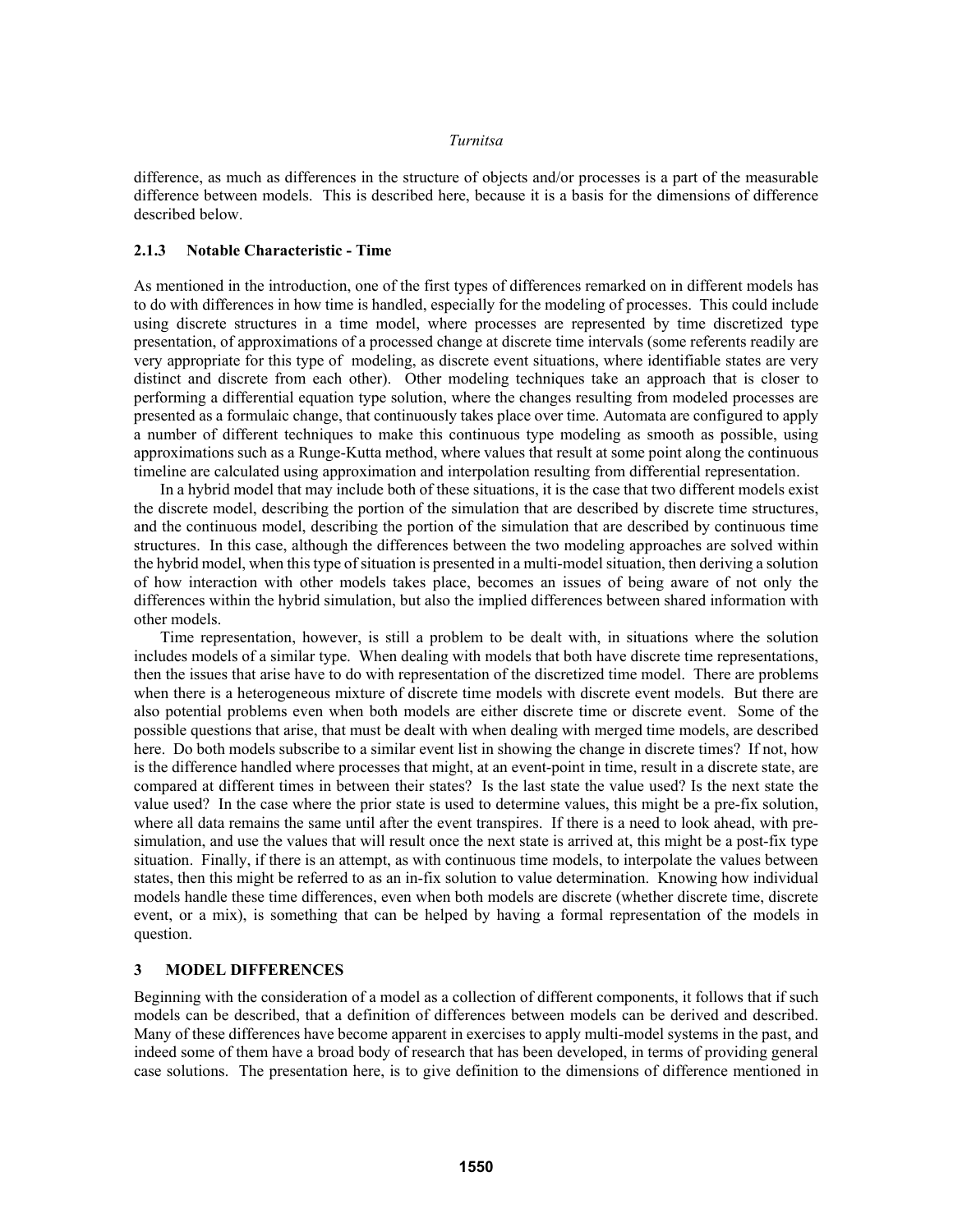earlier publications (Turnitsa and Tolk 2008) and also to provide a more formal description of those differences, given a formal method such as OPR to describe them.

Previous efforts have been introduced to describe the differences between models, including a taxonomy of such model combinations presented in Lynch and Diallo (2015). From various domains, there have been efforts to discuss multi-model efforts in manufacturing from Rabelo et al. (2003), logistics from Lee et al. (2002), and healthcare from Chahal and Eldabi (2008). A representation of the impact on such multi method modeling approaches is discussed in Balaban and Hester (2013). Building on those efforts, the presentation of the types of differences here is done with respect to how the modeling approaches, and the resulting models, can be understood from a systemic perspective by applying a common component framework to describing the models as well as the differences. This is the reason for introducing OPR into this conversation, and it is applied as the system framework to enable the identification of differences.

Before proceeding with the differences, it is useful to keep in mind that we are talking here with models that have some overlapping requirement to describe some, or all, of the same referent. Models are expressions of description, and what they are describing is a referent. When models have to exchange information, because they are composed with each other in a multi-model solution, then those models necessarily have overlapping representation of at least some part of the same referent. These dimensions of difference are attempts to understand, and describe, how different models describe the same referent, in different ways. These dimensions of difference are typically not applicable to models that have no overlap in the referent systems that they are describe, nor is it to be expected that any such models would ever interact in a multi-model solution.

# **3.1 Static Differences**

This first group of differences described are referred to as static differences. The basis for this name is because these differences have to do with a static assessment of the models in question, not because it is only applicable to static models. The differences here are based on specifically how models internally have differences in how they represent the referent system they are describing. These differences can typically apply to any models that might have to exchange information, whether or not they will exist within a simulator or some other executable system. For that reason, these differences are applicable to things such as data models or descriptive models, as well as conceptual models and simulation-models that might serve as the basis for simulator software.

#### **3.1.1 Multi-Resolution**

The first of the static differences between models is the multi-resolution model difference. This refers to differences in how models, which are each typically describing the same referent, are doing so at different resolutions of detail. An early, and still influential work, on the topic is (Davis 2000).

A very common example of this is in military modeling, where two different combat simulators may be based on different resolution models. In such an example case, simulator *L* might have internal model representation of a battlespace at a battalion level. It represents, and internally has objects and processes, that model combat from the perspective of treating battalions as the maneuver elements, and having processes that affect battalions. The characteristics and behaviors of the elements that make up the battalion, are abstracted into the overall modeled characteristics and behaviors of the battalion itself. If such a simulator has to interact with simulator  $H$ , and that second simulator is derived from a model that represents the battlespace at an understanding of individual entities, such as individual soldiers and vehicles, rather than formations such as platoons and companies, then the resolution of the objects and processes will be different from those in simulator *L*. In this case, the model in simulator *L* is considered to be of a lower resolution (i.e. – the internal details of the referent system are at a higher level of aggregation), than the model in simulator *H*.

Internally, each of the models in a multi-resolution model system have distinctive components, meaning that the objects, processes and relations of the model in simulator *L* are distinctive (and different, in nature)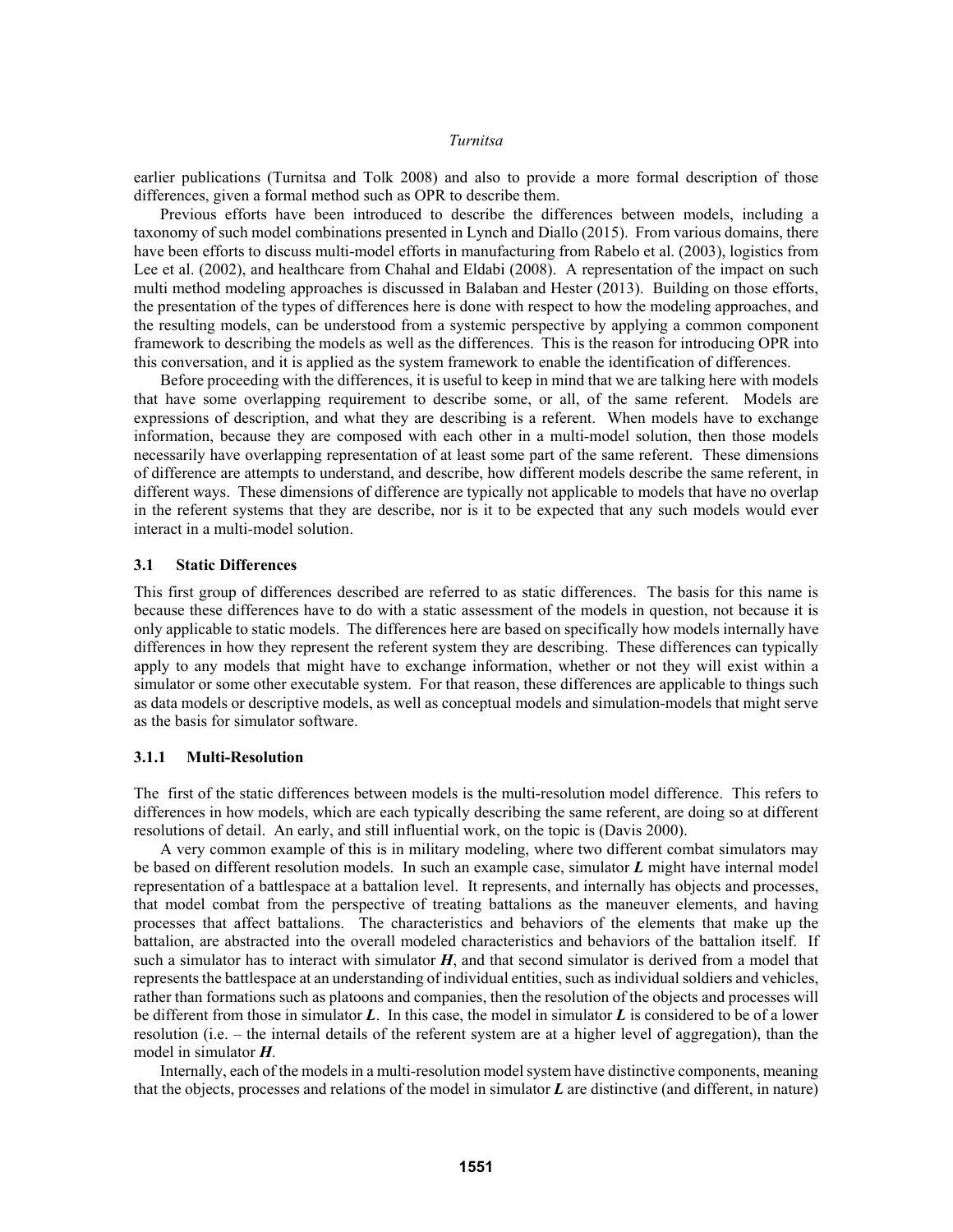from the components that make up the model in simulator *H*. The only overlap, is that they are based on different descriptions of the same overall referent. Resulting problems might be that the lower resolution system (the model in  $L$ ) is representing information that might be referred to as emergent, through its abstraction and combination of the overall effects of the behaviors of the lesser aggregated represented components (objects, processes and relations) within the model of simulator *H*. Problems that arise come from the understanding of, and assumptions about, what behaviors emerge at the aggregated representation of entities making up the referent. If two such models have to interact, then translation between the representation of components and defining qualities between the two different "resolutions" must be accommodated in the interaction. For instance, the objects and processes of the higher resolution system, *H*, might mostly fall within the assumptions made within the lower resolution *L* about how those objects and processes will behave (assuming that the assumptions made about the referent system are correct), but what is *L* to do when it must deal with outlying cases, where some number of specific high resolution components fall outside those assumptions?

In this case as described, one of the details that must be dealt with is how to handle statistical outliers. The data is still valid, but it lies outside the assumptions made. In the language of the example given earlier, of the combat models at different resolution, this would be a case of where the lower resolution system represents the basic location, and are of control, of an aggregated combat unit (such as a battalion). But what happens when it has to deal with representation of data of individual soldiers and/or vehicles that belong to that battalion, but are outside the modeled area of occupation of that battalion. A battalion might encompass 1000 soldiers, and the assumption that the main combat strength is concentrated in certain area is a correct assumption, and the low resolution system handles that correctly. But some number of those 1000 soldiers will be outside that area at any one time. If the two models have to exchange information that involves the data describing those objects and processes, then the interaction technique will have to handle those outliers. As mentioned, there is a broad field of literature already addressing this topic, and much of it delves into the relationship between resolution, fidelity, aggregation and abstraction (Page 2000) (Yilmaz et al. 2007). A specific series of experiments was performed on combat models of differing resolution, and results highlighted the requirement for ameliorating structure and processes to translate not only object representation, but also process execution in Bowers and Prochnow (2003). By defining the different resolution following an OPR understanding of a model's components, the relationship of resolution to fidelity becomes defined as the amount of assumption that must be included into the modeled components. If a model is lower resolution than another model, yet they represent the same referent, then the lower resolution system must necessarily include more assumed representing in its components, as it is not modeling the interaction of a finer level of detail (i.e. – higher resolution representation) of the components making up the same referent.

#### **3.1.2 Multi-Scope**

Multi-scope, the second difference has to do with the particular representation of a referent within two different models. This problem arises from the fact that all models are abstractions. They neither cannot, nor should they try, to represent everything that is knowable about a referent. Because of this, it is quite possible that although two different models are representing the same referent system, internally the modelers that developed the representative models, chose different elements to abstract away, in their understanding of, and representation of the referent. Overlap of the models could be expected, because they are representing some overlapping part of the same referent, but the internal composition of each model differs from each other, as represented by the different components and their defining qualities.

The concept of scope is related to, very strongly, the theoretical basis for defining abstraction. Which elements of the referent are abstracted, and in what way are they abstracted. There are, according to the work on the subject by Moon and Hong (2013), three potential relationships between the abstraction of two different models dealing with the same referent. The first is that each model could have the same abstraction, wherein they include the same components representing the referent. The second is that they have an overlapping abstraction, such that the first model includes a number of components that represent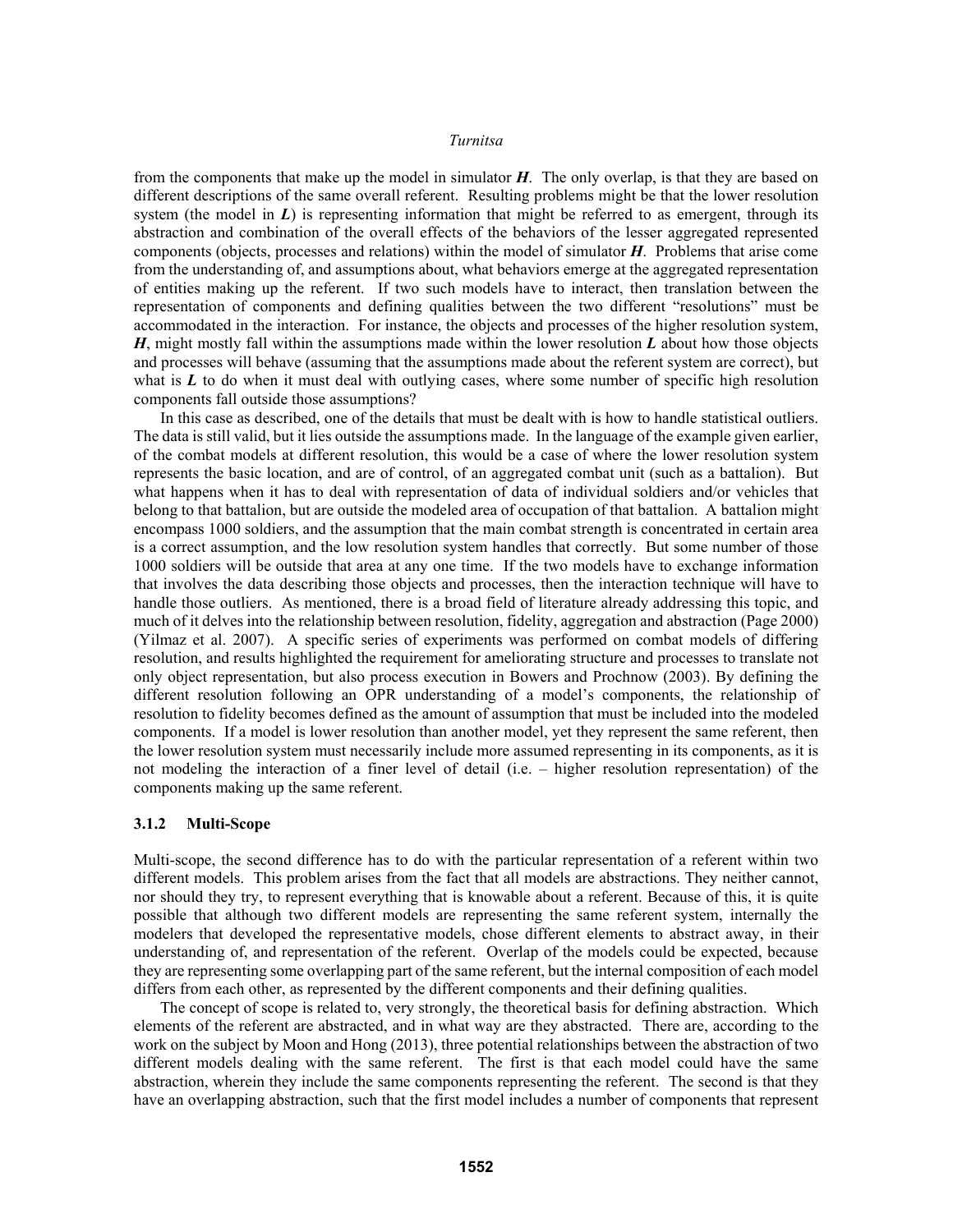the referent, and the second model has a separate set of components that represent the referent, but there are some components in common between the first and second model. The third possibility is that the abstraction in the first model only leaves components left within the model that do not exist at all within the second model. In the term introduced here, in the second case and the third case from (Moon and Hong 2013), there is a difference in scope between the models.

An example of this could be a situation where two different traffic simulators have to be combined into a multi model solution in order to provide information for urban planning. Both simulators represent the traffic patterns in the same urban grid map. One simulator, based on model *A*, represents the number of vehicles that each part of that grid can handle, on average. The other simulator, based on model *B*, represents the amount of degradation that the road gets, based on a number of factors. Model *A* receives information from model *B* on the state of the roads. Model *B* receives information from model *A* on the amount of traffic each road carries. Each uses the information received from the other in its own calculations, but each also introduces other components into their internal representation that is not part of the exchanged information. So that model *B* might include factors in road degradation that include aging materials and infrastructure, weather impacts, financial concerns, etc. And model *A* might, in representing average traffic loads, ignore peak traffic times, as they only representing less than 5% of the total time in a week. Assume that the road degradation factors limit the amount of traffic that a road can handle, but model *A* is not aware of that, and only thinks that the amount of traffic is based on load (and calculates urban choke points based on that). Also, assume that Model *B* understands that the worst degradation occur during those 5% peak times that model *A* has factored out of its averages. In both cases, the scope of what was modeled internally was different, even though it would be reasonable to think that they could work together.

In each case, if the final results of the multi-model simulation system have reported outcome, it will be incomplete, and inaccurate. The solution is that when a model is selected to be part of a multi-model solution, the understanding of the model, and how it works internally, is crucial to understanding what must be done to accommodate it in a multi-model architecture. The use of a model as a black box component of an architecture is quite potentially problematic, as we can see from the example. In terms of OPR, although the modeled components that serve as outputs from one model, and inputs from another model, might be based on a very similar component (for instance, the output of an object representing total number of cars, per hour), how that component is used internally in the model (which other objects and processes it interacts with, and which relations associate it together with those other components) is crucial to understanding what will happen to that component once it is received by the other model in the architecture.

# **3.1.3 Multiple-Structure**

Multiple-structure, the third of the static dimensions of difference between models has to do with the topology issue described above, but also in how the internal defining qualities of the components of a model are associated with each other. OPR describes a situation where the objects of a model are given the defining qualities (called attributes) that provide definition for those objects (identity, qualitative and quantitative definition, parametric values, etc). Similarly, processes have the defining qualities (called characteristics) that provide definition of how each process behaves (timing, effects, halting, and so forth). The relations have defining qualities that provide definition as to how each associates together other components (the rules of when the association is in effect, which components are associated with each other, the identity of the association, etc). Frequently, the defining qualities of processes and relations are based on the attributes of objects. Assume, for instance, that all of the same attributes within one model's objects are present in another model's objects, but they are assembled in a different way. This is the essence of the multiple structure difference. The defining qualities of the components is what is important about them, from a data and definition perspective, but what if they are assembled in different ways within different models that have to interact with each other?

Consider a situation where a process in one model, *N*, must receive information from another model, *C*, but the exchanged information is just an attribute of a single object. In model *N*, all of the attributes are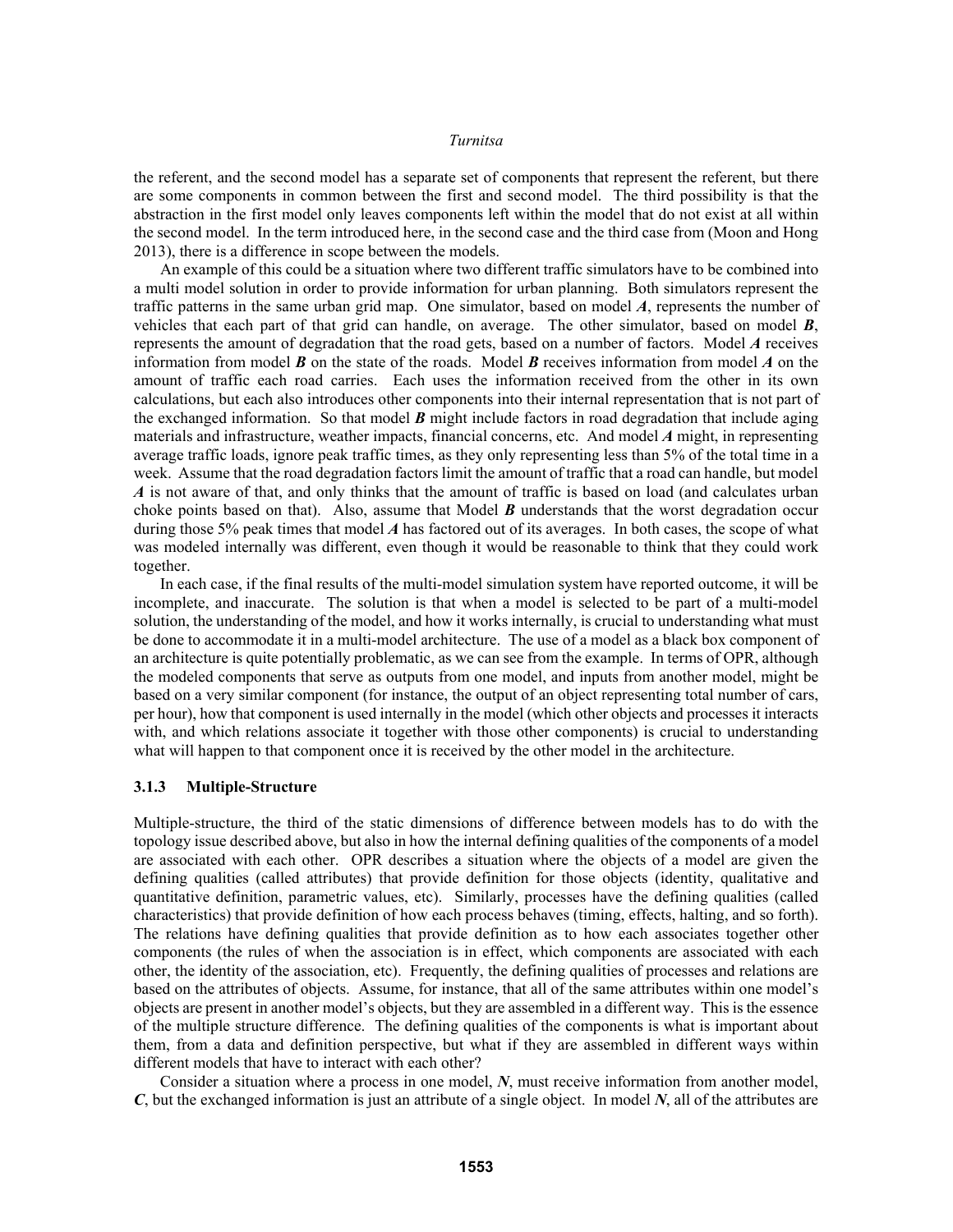combined into objects labeled  $X_0$ ,  $Y_0$ , and  $Z_0$ . But in model  $C$  they are found within objects  $P_0$ ,  $Q_0$ , and R<sub>O</sub>. The total list of attributes is the same, with the exception of the object identity attributes (the objects' names, if you will), so leaving out those attributes, we have the following list of objects, within each model (*N* and *C*), along with their attributes.

| Model $C$ |                                                                                                                                                              | Model $N$ |                          |
|-----------|--------------------------------------------------------------------------------------------------------------------------------------------------------------|-----------|--------------------------|
| Objects   | Attributes                                                                                                                                                   | Objects   | <b>Attributes</b>        |
| Po        | $PX_A$ , $PY_A$ , $PZ_A$                                                                                                                                     | Xο        | $PX_A$ , $QX_A$ , $RX_A$ |
| Oo        | $\mathop{\rm QX}\nolimits_{\mathop{\rm A}\nolimits}, \mathop{\rm QY}\nolimits_{\mathop{\rm A}\nolimits}, \mathop{\rm QZ}\nolimits_{\mathop{\rm A}\nolimits}$ | Yο        | $PY_A$ , $QY_A$ , $RY_A$ |
| Ro        | $RX_A$ , $RY_A$ , $RZ_A$                                                                                                                                     | Zο        | $PZ_A$ , $QZ_A$ , $RZ_A$ |

Table 1: Example of similar attributes, ordered in differing structured models.

In either case, if an attribute needs to be referenced, or altered, by a process – it is available. However, if there result some changes to entire objects, then the alteration of different sets of attributes results, from the fact that the two models, *N* and *C*, have different internal structuring of the components and their defining qualities.

One method for dealing with this dimension of difference between models, is to ensure that all interactions between the models, and all actions within the models (at the process level) only deal with defining qualities (such as attributes of objects), and not with entire components (such as entire objects). As described earlier, the reason for topological structure in a model, is to ensure that the understood semantic value of the model components are representative of how the describe referent behaves, or is structured. If a referent system, for instance, has constituent entities (for instance, manufactured parts), which are described in a model as objects, and there are processes that either create or destroy those entities as whole items then it makes sense to have modeled processes that affect those objects as contained items (meaning, all of the attributes of an object are affected by a single process), and not dealing with the object at an attribute level.

The technique of dealing with components at the defining quality level, however, may be useful for model interaction. Regardless of the internal structure of either model that may interact with each other (in our example, the two models  $C$  and  $N$ ), ensure that specific defining qualities are what populates any interaction, even if it means dealing with exchanged component describing data at the defining quality level. In that way, at least for the purposes of the interaction, the assumption can be exposed as much as possible,.

#### **3.2 Dynamic Differences**

The second group of differences described here are the dynamic differences. Again, as with static differences, this title does not mean that they are differences that apply to dynamic models, vs. static models, but the name comes from the fact that these differences arise out of how the models are assembled together into a multi-model simulator or simulation event.

#### **3.2.1 Multi-Phase**

This dimension is based on the idea that as the processes within a model, as defined by OPR, can have as the effect of their change any other component of the model (including objects, relations, or other processes), that it is possible to have a model that changes its own definition over execution of the model within a simulator. The defined behavior of the model, if thought of as a function, has its definition change over the period of execution, just as a derivative function changes with respect to time. In the case where two or more instances of models might even begin as homogenous models, if they begin with different initial conditions, or different initial input values, then the amount that they will change over time will vary from each other. It is possible that the model, as defined prior to the execution of a simulator based on the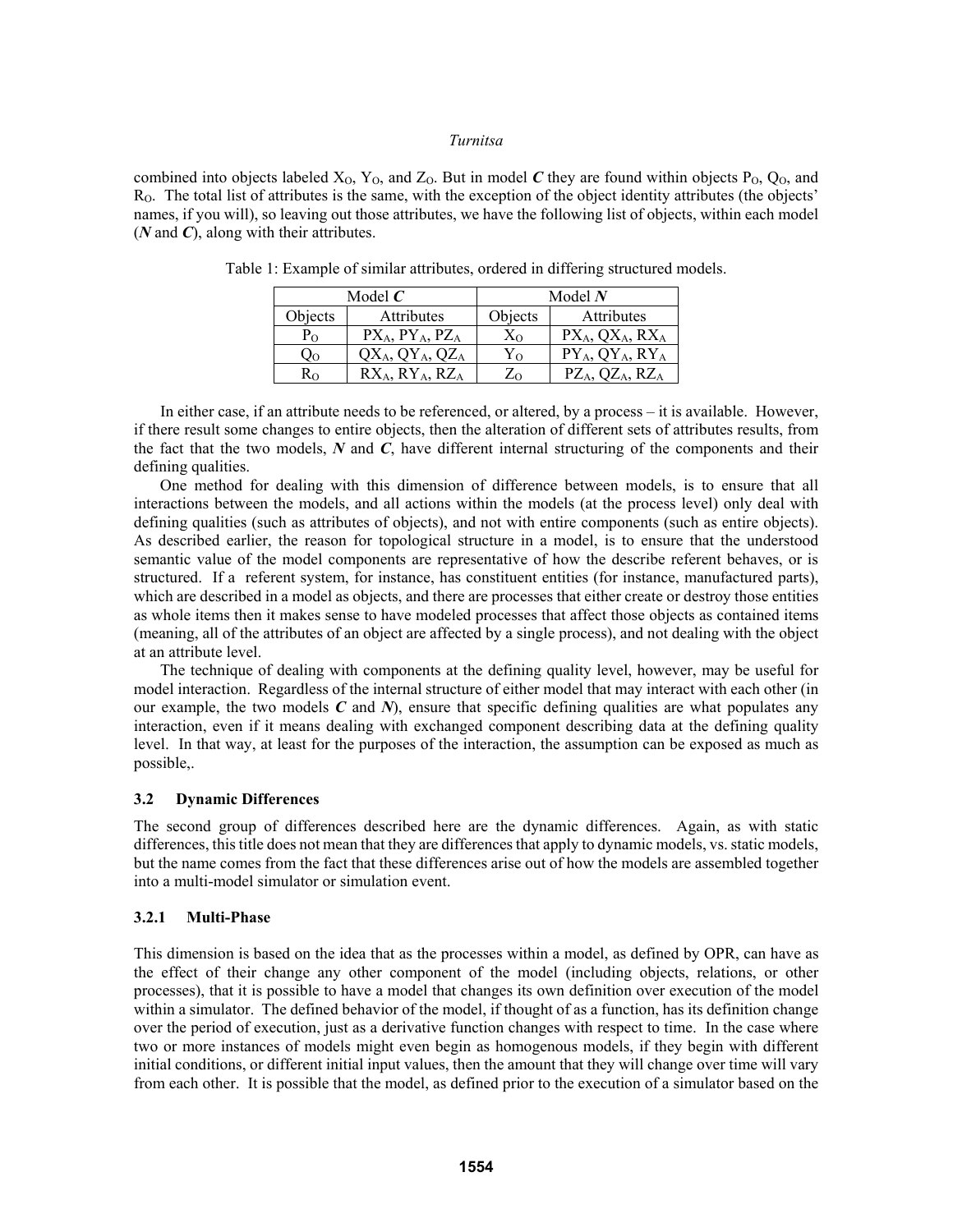model, might be conducive to sharing information with another model, but as the software based on the model is executed, it becomes changed enough so that it is no longer conducive to interoperability.

# **3.2.2 Multi-Stage**

This dimension is again reflective of differences that can arise when the same model is run multiple times, but with a range of values relied on to give definition to the defining qualities of the components making up the model. Consider that a valid representation of a referent could be managed by a model, with one or more of the defining qualities of components in the model being equally valid across a range, rather than as a set point. If a multi-simulation solution is sought, where a variety of different simulation events are run, using the same simulator, but with an introduction of differing values into the defining qualities of the components defining the model the simulator is based on (for instance, the values themselves could be derived by a Monte Carlo technique, or they could be methodically chosen across a range, with a preset interval period between different candidates), then it is possible that the different values chosen for defining qualities could have non-foreseen impact on the outcome of the multi-simulation. An example would be where introducing values in a range that cause the executing simulator to enter a state where its model is no longer a valid representation of the referent. Work defining the concept of a multi-stage, multisimulation solution is well defined in (Yilmaz et al. 2007).

# **4 OPR FOR MULTI-MODEL HYBRID SIMULATIONS**

If the various differences between models can be identified and described with a method such as OPR, post hoc, then having a systemic framework to identify the components of a model during model development, or during the merging of models into a hybrid solution, may also be possible. Specific methods are not presented here, however two broad types of approaches are described below, that could support efforts in a two different scenarios. The first is a bottom-up approach, where model construction for the purpose of being included in a hybrid solution, is being accomplished. The second is a top-down approach, where the selection and orchestration of merging existing models into a hybrid solution is the effort.

# **4.1 OPR in Support of Conceptual Modeling**

Applying the OPR method of classifying the components of a model can be followed with rigorous attention to specificity and decomposition of all the resultant components, the time model, the semantic representation of objects, the algorithmic details of processes and so on. However, it may also prove useful when thinking of requirements or design of a model, to consider the high level components of OPR as the method for constructing a conceptual model. In this way, understanding how the processes of a model must be supported by the objects, and how these are to be related together, gives some structure and systemic design to the conceptual model.

As highlighted in Turnitsa (2012), and the similar approach in Henderson-Sellers (2012), the understanding of a model as being composed of objects, processes and relations can be exhibited in a number of different conceptual modeling approaches, including graphical approaches. An example of this being applied, although not with the formal nod to OPR or another formalism, was performed as part of the conceptual design of a multi-model hybrid simulation effort reported on in Zabek (1999). In Zabek, the approach to the conceptual requirements for the hybrid solution were conceptualized by defining the elements of the simulation that would be required, and then associating each with processes and objects that would be needed in order to implement such a simulation. These were then gathered, and assigned to appropriate models, in order to build the solution.

# **4.2 OPR Supporting DEVS Described Hybrid Solutions**

One of the applications of the DEVS formalism, is in giving structure and formality to a defined simulation solution, so that understanding exists in when and where discrete changes to objects take place, the internal and external timing models involved and so forth. It has been shown by Ziegler (2006) how this can support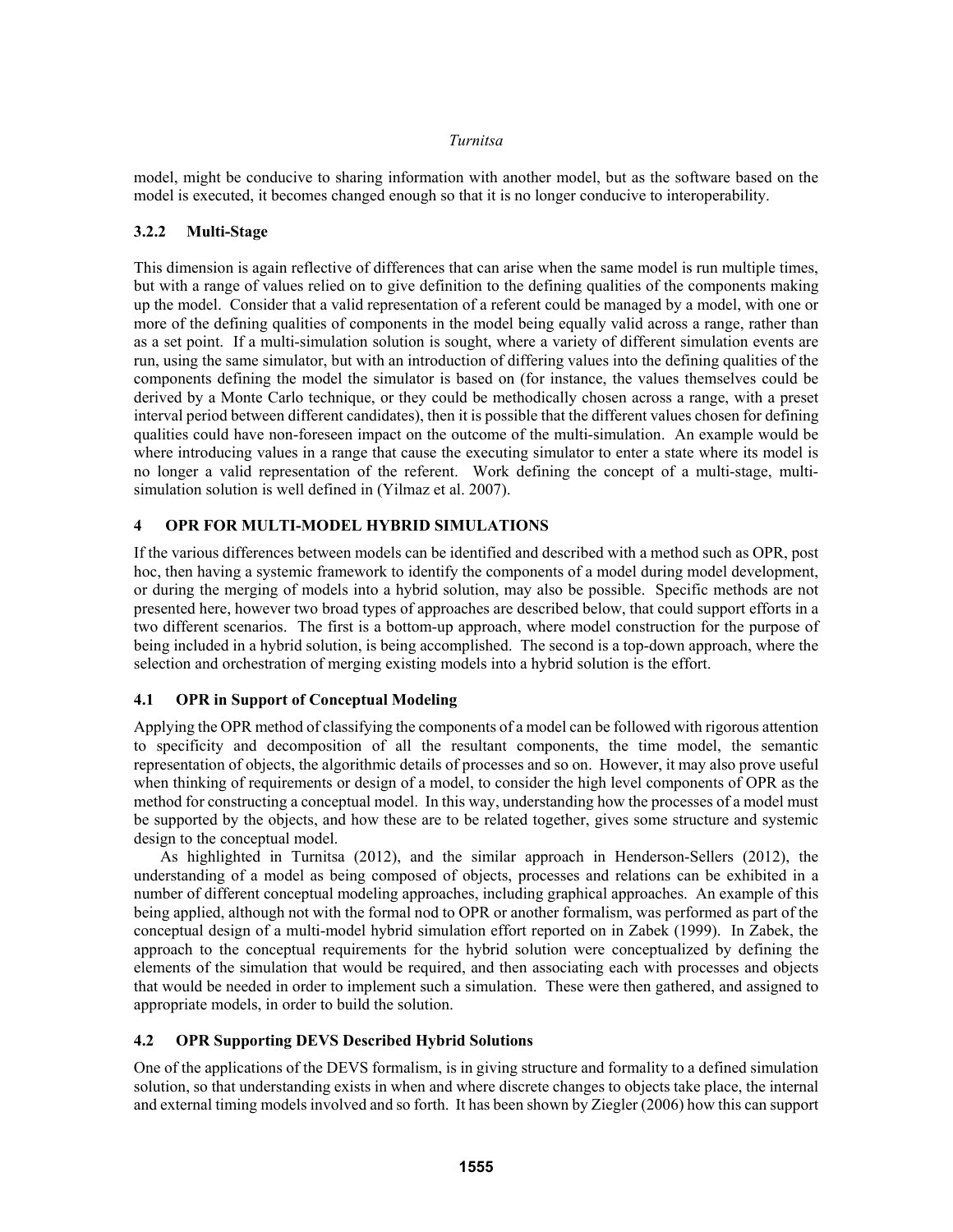a wide variety of different hybrid solutions, composed of models differing even in their basic timing assumptions, such as discrete time, event time, and continuous time models. In all cases, as seen from the perspective of the OPR method of describing models, there are objects that have to be changed, there is a state of the model that results from the individual states of the associated objects, and the changes are discrete processes that result in or more changed objects, or object defining parameters.

These model components (objects, processes, relations) are related to each other through the definition and structure provided by the DEVS formalism. OPR can help, as it clearly identifies the difference between objects that are subject to discrete changes, processes the implement those changes, or relations that define the association of objects and processes – and this can be applied to models that have not be defined by the DEVS formalism. Within such a multi-model hybrid solution, OPR can be relied on to help bring understanding, in a model selection and orchestration effort, to knowing the predicted and defined effects of having the models interoperate. This is seen in both Vangheluwe (2000), and more recently in Camus, et al. (2015).

### **5 CONCLUDING REMARKS**

Relying on a formal method to describe the components of a model (Turnitsa 2012) (Henderson-Sellers 2012) has benefits of expressing one or more models in a technique so that they can be compared to each other. As mentioned in the introductory section, this is extremely important in situations where model interoperability is desired between models. Understanding what are described in this paper as the dimensions of difference between models is a method, along with understanding how the levels of conceptual interoperability model can be used in a predictive case, in order to be able to synthetically predict where model interaction is likely to have problems.

In the case where a single model might be part of a multi-simulation study, insofar that the same model might be executed but with changes to the input values and initial conditions of the model, or specifically to the defining qualities of the components making up the model, then having an understanding of the model ahead of time can also help to synthetically predict where there might be changes to the model's definition, through its own execution as part of a simulator, where the model itself becomes unreliable, invalid, or not recognizable.

Current research and applications of modeling formalisms and understanding the differences between the role of different model components for different user purposes, can also benefit. If a model exists, for instance, of a referent in a particular paradigm but it is to be cast into, or used as the basis for construction of a similar referent based model in a different paradigm (such as an engineering model, being used as the basis for a simulator model, so that simulation execution of the model is possible), then understanding what the components of the original model is composed of, becomes extremely useful in defining the components, and their topology in the new model. For these reasons, it has resulted that taking the defined differences between models that exist within literature, and which have been called out in research and publications previously, and defining those differences using a formal method, helps to understand more specifically what is being described within models.

### **REFERENCES**

- Bowers, A., and D. Prochnow. 2003. "Multi-Resolution Modeling in the JTLS-JCATS Federation." In *Proceedings of the 2003 IEEE Fall Simulation Interoperability Workshop*. Piscataway, New Jersey: Institute of Electrical and Electronics Engineers, Inc.
- Camus, B., C. Bourjot, and V. Chevrier. 2015. "Combining DEVS with Multi-Agent Concepts to Design and Simulate Multi-Models of Complex Systems." In *Theory of Modeling and Simulation/DEVS 2015*, International Society for Computer Simulation.
- Chahal, K., and T. Eldabi. 2008. "Applicability of Hybrid Simulation to Different Modes of Governance in UK Healthcare." In *Proceedings of the 2008 Winter Simulation Conference*, edited by S. J. Mason, R. R. Hill, L. Mönch, O. Rose, T. Jefferson, and J. W. Fowler, 1469-1477. Piscataway, New Jersey: IEEE.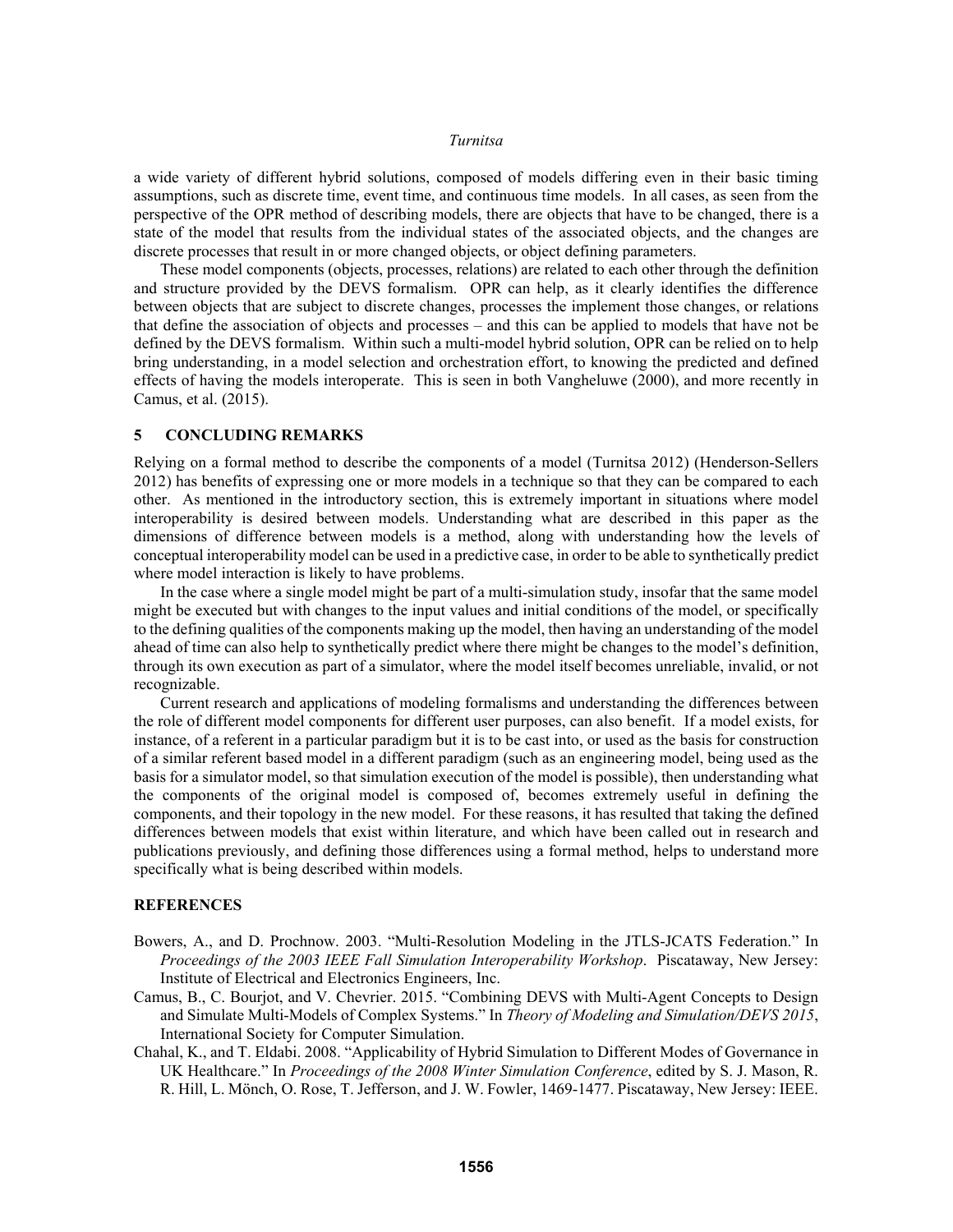- Davis, P. K. 2000. "Exploratory Analysis Enabled By Multiresolution, Multiperspective Modeling." In *Proceedings of the 2000 Winter Simulation Conference*, edited by J. A. Joines, R. R. Barton, K. Kang, and P. A. Fishwick, 293–302. Piscataway, New Jersey: Institute of Electrical and Electronics Engineers, Inc.
- Devlin, K. 2006. "Situation Theory and Situation Semantics," *Logic and the Modalities in the Twentieth Century, Elsevier Handbook of the History of Logic, Vol. 7*, edited by D. Gabbay and J. Woods, Elsevier.
- Guizzardi, G., and G. Wagner. 2010. "Towards an Ontological Foundation of Discrete Event Simulation." In *Proceedings of the 2010 Winter Simulation Conference,* edited by P. Fishwick, A. Coffey, R. Kamhawi, and J. Henderson, 652-664. Piscataway, New Jersey: IEEE.
- Henderson-Sellers, B. 2012. *On the Mathematics of Modelling, Metamodelling, Ontologies and Modelling Languages*. New York: Springer.
- Lee, Y. H., M. K. Cho, S. J. Kim, and Y. B. Kim. 2002. "Supply Chain Simulation with Discrete– Continuous Combined Modeling." *Computers & Industrial Engineering* 43 (1–2):375-392.
- Lynch, C., and S. Diallo. 2015. "A Taxonomy for Classifying Terminologies that Describe Simulations with Multiple Models." In *Proceedings of the 2015 Winter Simulation Conference,* edited by L. Yilmaz, W. K. V. Chan, I. Moon, T. M. K. Roeder, C. Macal, and M. D. Rosetti, 1621-1632. Piscataway, New Jersey: Institute of Electrical and Electronics Engineers, Inc.
- Moon, I. C., and J. H. Hong. 2013. "Theoretic Interplay between Abstraction, Resolution and Fidelity in Model Information." In *Proceedings of the 2013 Winter Simulation Conference*, edited by R. Pasupathy, S. H. Kim, A. Tolk, R. Hill, and M. E. Kuhl, 1283-1291. Piscataway, New Jersey: Institute of Electrical and Electronics Engineers, Inc.
- Rabelo, L., M. Helal, A. Jones, J. Min, Y. J. Son, and A. Deshmukh. 2003. "A Hybrid Approach to Manufacturing Enterprise Simulation." In *Proceedings of the 2011 Winter Simulation Conference*, edited by S. Chick, P. J. Sánchez, D. Ferrin and D. J. Morrice, 1125-1133. Piscataway, New Jersey: IEEE.
- Seidewitz, E. 2003. "What Models Mean." *IEEE Software* 20: 26-31.
- Tolk, A., and J. A. Muguira. 2003. "The Levels of Conceptual Interoperability Model (LCIM)." In *Proceedings of the Simulation Interoperability Workshop*, 14-19.
- Tolk, A., C. D. Turnitsa, and S. Y. Diallo. 2008. "Implied Ontological Representation within the Levels of Conceptual Interoperability Model." *International Journal of Intelligent Decision Technologies* 2 (1): 3-19.
- Tolk, A., and C. D. Turnitsa. 2012. "Conceptual Modeling with Processes," In *Proceedings of the 2012 Winter Simulation Conference*, edited by C. Laroque, J. Himmelspach, R. Pasupathy, O. Rose, and A. M. Uhrmacher, 2641-2653. Piscataway, New Jersey: Institute of Electrical and Electronics Engineers, Inc.
- Turnitsa, C. D. 2005. "Extending the Levels of Conceptual Interoperability Model." In *Proceedings of the Summer Computer Simulation Conference*. Philadelphia: Piscataway, New Jersey: Institute of Electrical and Electronics Engineers, Inc.
- Turnitsa, C. D., and A. Tolk. 2008. "Knowledge Representation and the Dimensions of a Multi-Model Relationship." In *Proceedings of the 2008 Winter Simulation Conference*, edited by S. J. Mason, R. Hill, L. Moench, O. Rose, T. Jefferson and J. W. Fowler, 1148-1156. Piscataway, New Jersey: Institute of Electrical and Electronics Engineers, Inc.
- Turnitsa, C. D. 2012. *Exploring the Components of Dynamic Modeling Techniques.* Ph.D. Dissertation, Batten College of Engineering, Old Dominion University, Norfolk, VA.
- Turnitsa, C. D. 2013. "Representing the Characteristics of Modeled Process," In *Proceedings of the 2013 Winter Simulation Conference*, edited by R. Pasupathy, S. H. Kim, A. Tolk, R. Hill, and M. E. Kuhl: 1304-1315. Piscataway, New Jersey: Institute of Electrical and Electronics Engineers, Inc.
- Yilmaz, L., and S. Paspuleti. 2005. "Toward a Meta-level Framework for Agent-supported Interoperation of Defense Simulations." *Journal of Defense Modeling and Simulation* 2 (3): 161-175.